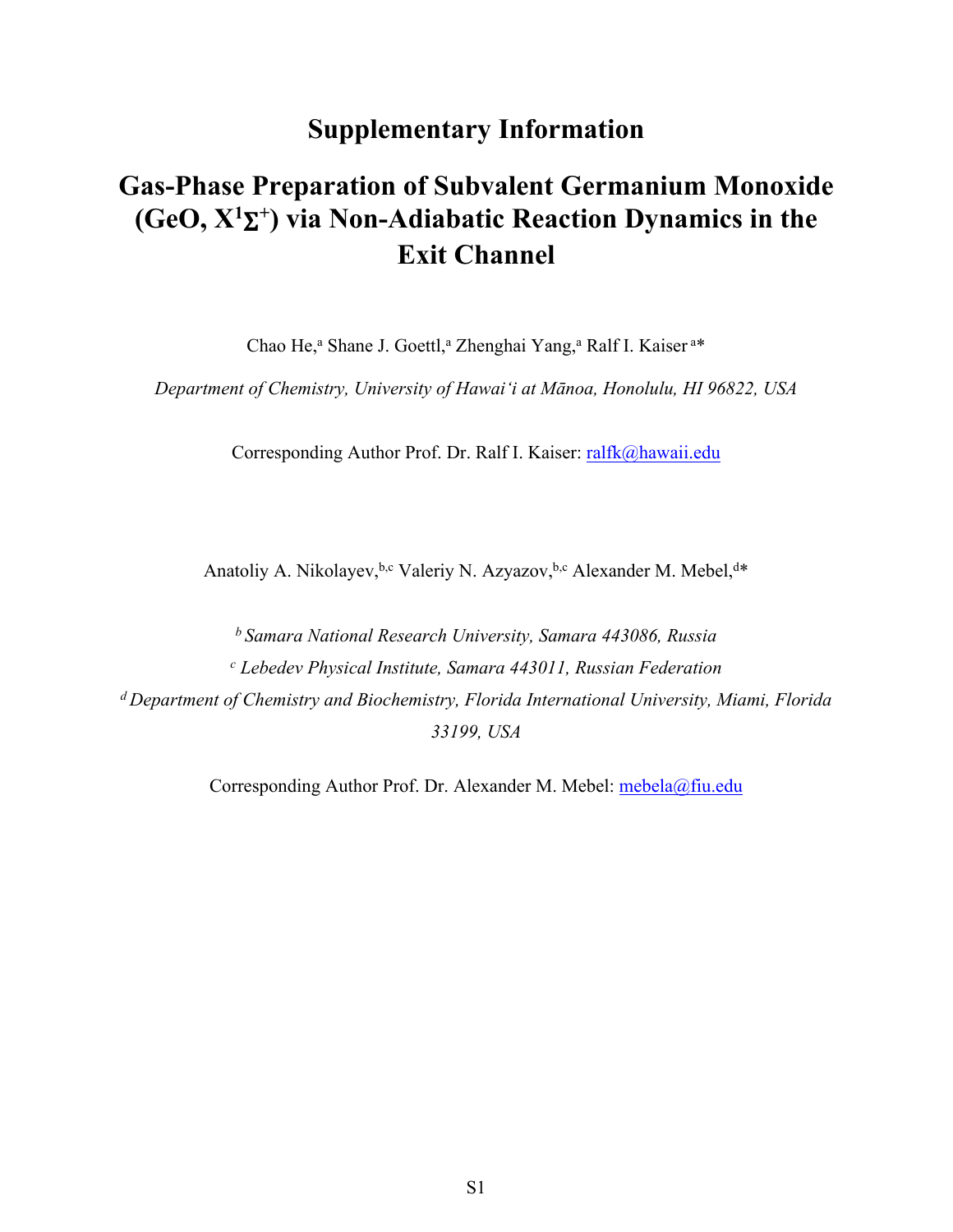**Table S1**. Peak velocities  $(V_p)$  and speed ratios  $(S)$  of the germanium (Ge), and oxygen  $(O_2)$ beams along with the corresponding collision energies  $(E_C)$  and center-of-mass angles ( $\Theta_{CM}$ ).

| <b>Beam</b>          | $V_p$<br>$(m s^{-1})$ |                | $E_{\rm C}$<br>$(kJ \text{ mol}^{-1})$ | $\Theta_{\rm CM}$<br>(degree) |
|----------------------|-----------------------|----------------|----------------------------------------|-------------------------------|
| Ge $(^3P_i)$         | $982 \pm 8$           | $5.9 \pm 0.2$  |                                        |                               |
| $O_2(X^3\Sigma_g^-)$ | $778 \pm 20$          | $15.6 \pm 1.0$ | $17.5 \pm 0.5$                         | $18.9 \pm 0.6$                |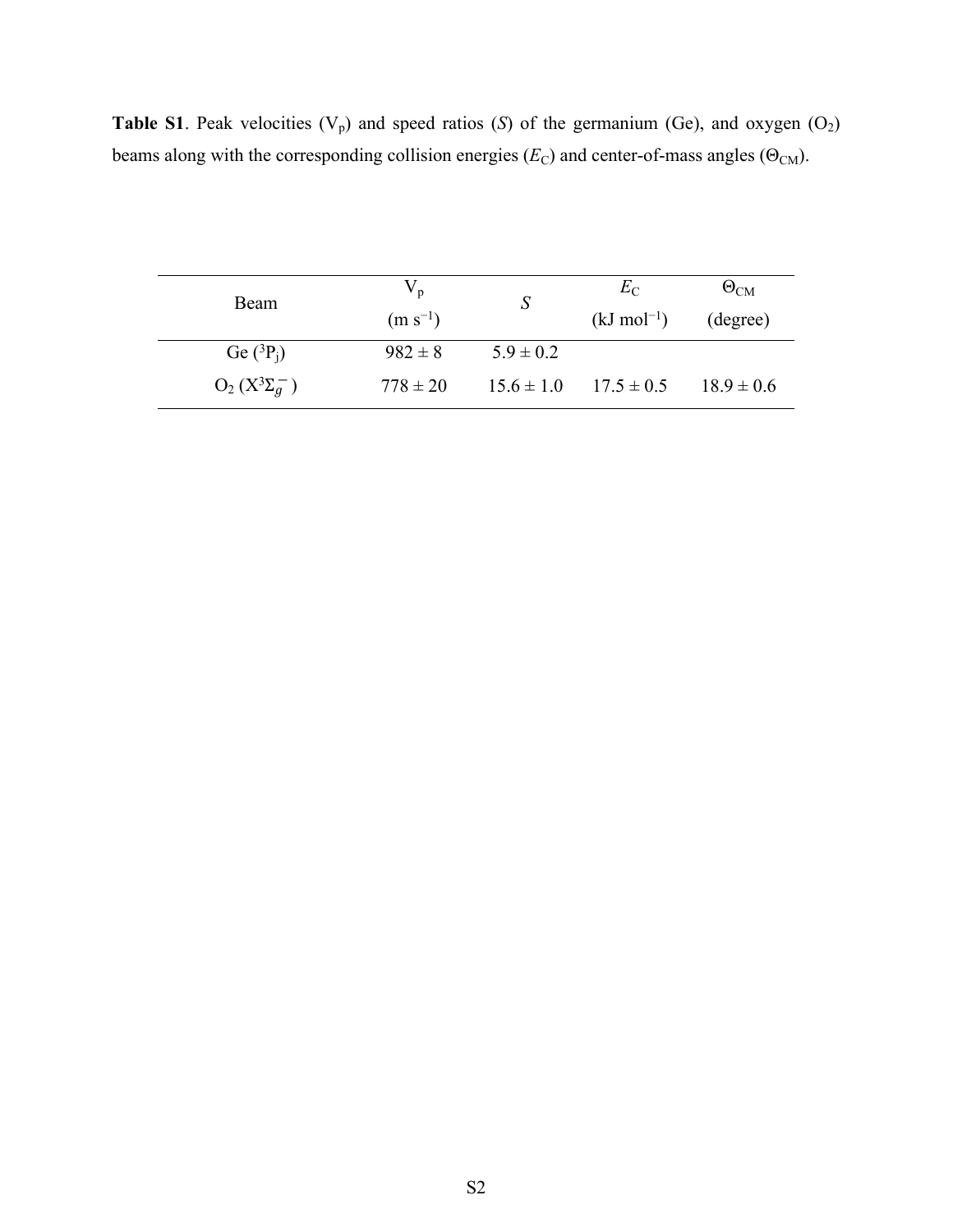Table S2. Optimized Cartesian coordinates and vibrational frequencies for all intermediates, transition states, minima-on-the-seam-of-crossings (MSX), reactants, and products involved in the reactions of the atomic germanium (Ge; <sup>3</sup>P<sub>j</sub>) with oxygen (O<sub>2</sub>;  $X^3\Sigma_g^-$ ).

#### **REACTANTS** (**ωB97XD/aug-cc-pVTZ**)

#### **Ge**

#### **Cartesian coordinates**

| Ge | 0.000000 | 0.000000 | 0.000000 |
|----|----------|----------|----------|
|    |          |          |          |

### **O2 (m=3)**

#### **Cartesian coordinates**

| $\Omega$ | 0.000000 | 0.000000 | 0.597986    |
|----------|----------|----------|-------------|
| $\Omega$ | 0.000000 | 0.000000 | $-0.597986$ |

#### **Vibrational frequencies**

1703.4691

### **INTERMEDIATES (CASPT2(16,12)/aug-cc-pVQZ)**

#### **i1**

#### **Cartesian coordinates**

| $\left( \right)$ |                                                   | $-2, 2103076090 - 0.0000000000 - 0.0000000000$ |  |
|------------------|---------------------------------------------------|------------------------------------------------|--|
| $\left( \right)$ | $-0.9134773544 \pm 0.0000000000 \pm 0.0000000000$ |                                                |  |
| Ge               |                                                   | 0.8123339635 0.0000000000 0.0000000000         |  |

#### **Vibrational frequencies**

| 240.5213  | 240.5213 | 619.4827 |
|-----------|----------|----------|
| 1207.8473 |          |          |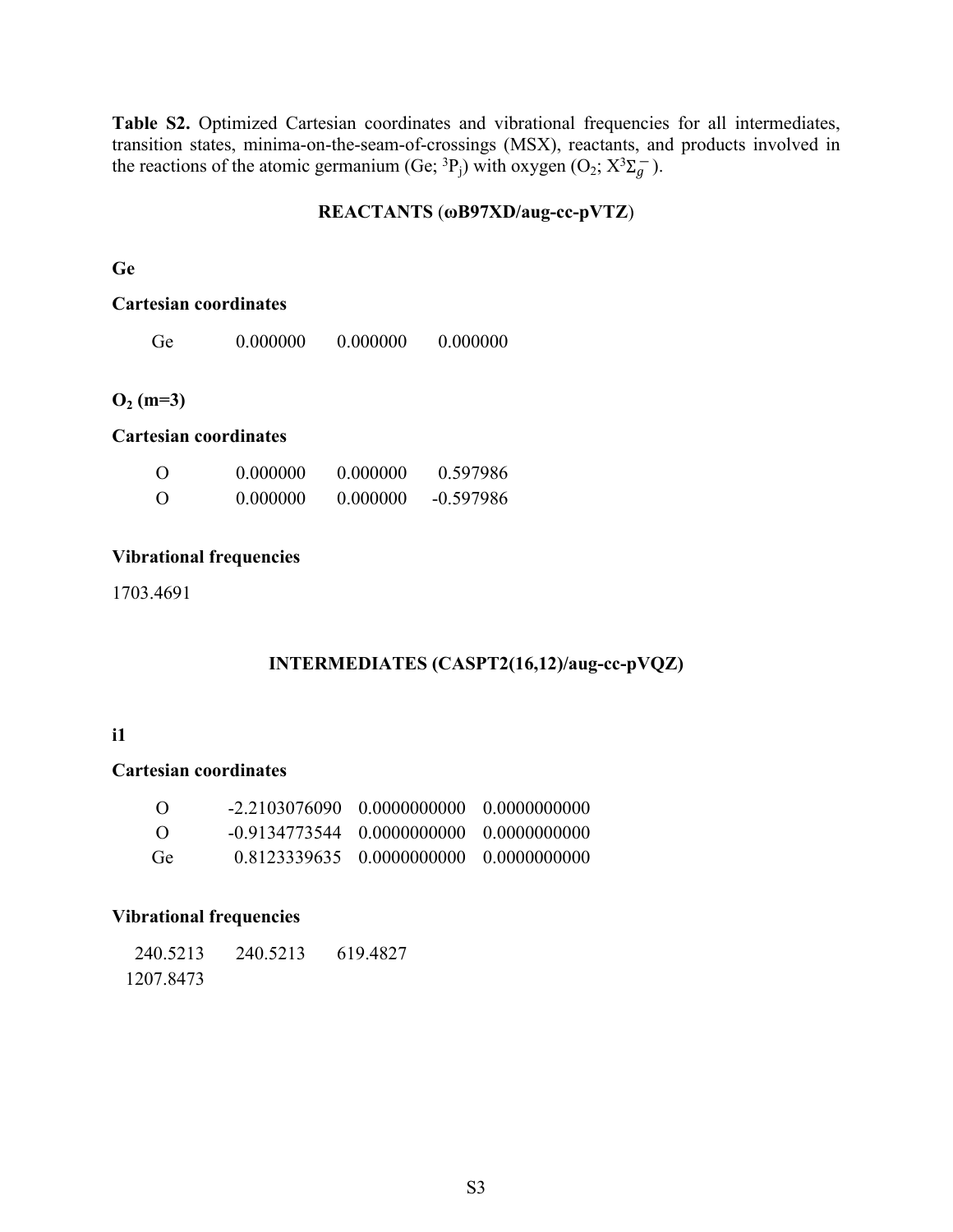#### **Cartesian coordinates**

| $\Omega$         | 0.5472292953 | -1.8512881693 0.0000000000                   |  |
|------------------|--------------|----------------------------------------------|--|
| $\left( \right)$ |              | $-0.5588047723 -1.0519431602 - 0.0000000000$ |  |
| Ge               | 0.0115754770 | 0.7144743295 0.0000000000                    |  |

### **Vibrational frequencies**

221.7087 555.7797 1144.4966

### **i3**

**i2**

### **Cartesian coordinates**

| $\Omega$         |               | $-3, 2549927146 - 0.0716106949 - 0.000000000$ |                           |
|------------------|---------------|-----------------------------------------------|---------------------------|
| $\left( \right)$ |               | $-1.6340185602 - 0.0265998634 - 0.000000000$  |                           |
| Ge               | -2.4784547253 |                                               | 1.5512655583 0.0000000000 |

#### **Vibrational frequencies**

578.5301 612.3220 927.3032

### **i4**

#### **Cartesian coordinates**

| Ge               | 0.0844812437  | $-0.4918332301 - 0.000000000$ |                                   |
|------------------|---------------|-------------------------------|-----------------------------------|
| $\left( \right)$ | 1 3837661195  |                               | $0.6325275147 \quad 0.0000000000$ |
| $\Omega$         | -1 4682473631 |                               | $0.2439077154 \quad 0.000000000$  |

# **Vibrational frequencies**

| 213.0681 | 517.4458 | 665.0184 |
|----------|----------|----------|
|          |          |          |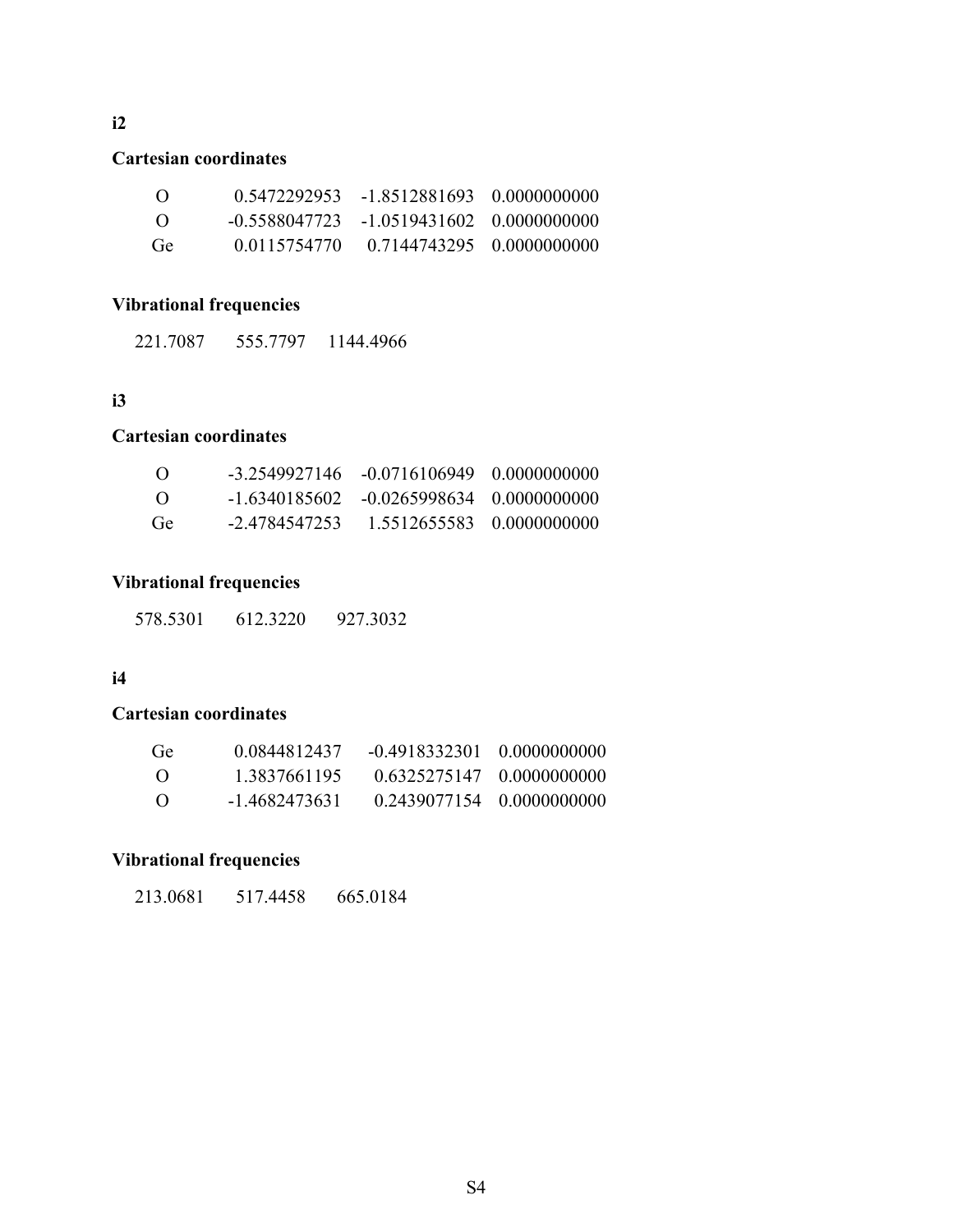### **i5**

#### **Cartesian coordinates**

| Ge       |                                                   |  |
|----------|---------------------------------------------------|--|
| $\Omega$ | 1.6336133664 0.0000000000 0.0000000000            |  |
| $\Omega$ | $-1.6336133664 \pm 0.0000000000 \pm 0.0000000000$ |  |

### **Vibrational frequencies**

| 212.6754  | 212.6754 | 935.6635 |
|-----------|----------|----------|
| 1111.4598 |          |          |

### **TRANSITION STATES (CASPT2(16,12)/aug-cc-pVQZ)**

#### **ts1**

### **Cartesian coordinates**

| $\Omega$ | 0.0000000000 | 0.3206188962  | -2.0721774388 |
|----------|--------------|---------------|---------------|
| $\Omega$ | 0.0000000000 | -0.5232558895 | -1 0068872649 |
| Ge       | 0.0000000000 | 0.0446627677  | 0.6786497840  |

### **Vibrational frequencies**

-416.1128 695.6726 824.6107

### **ts2**

#### **Cartesian coordinates**

| $\left($        | 0.0000000000 | 0.4374551886  | -2.0002709017 |
|-----------------|--------------|---------------|---------------|
| $\left($        | 0.0000000000 | -0.7463552717 | -0.9071793673 |
| Ge <sup>1</sup> | 0.0000000000 | 0.0680839784  | 0.6408246292  |

#### **Vibrational frequencies**

-1101.8172 165.7559 758.3512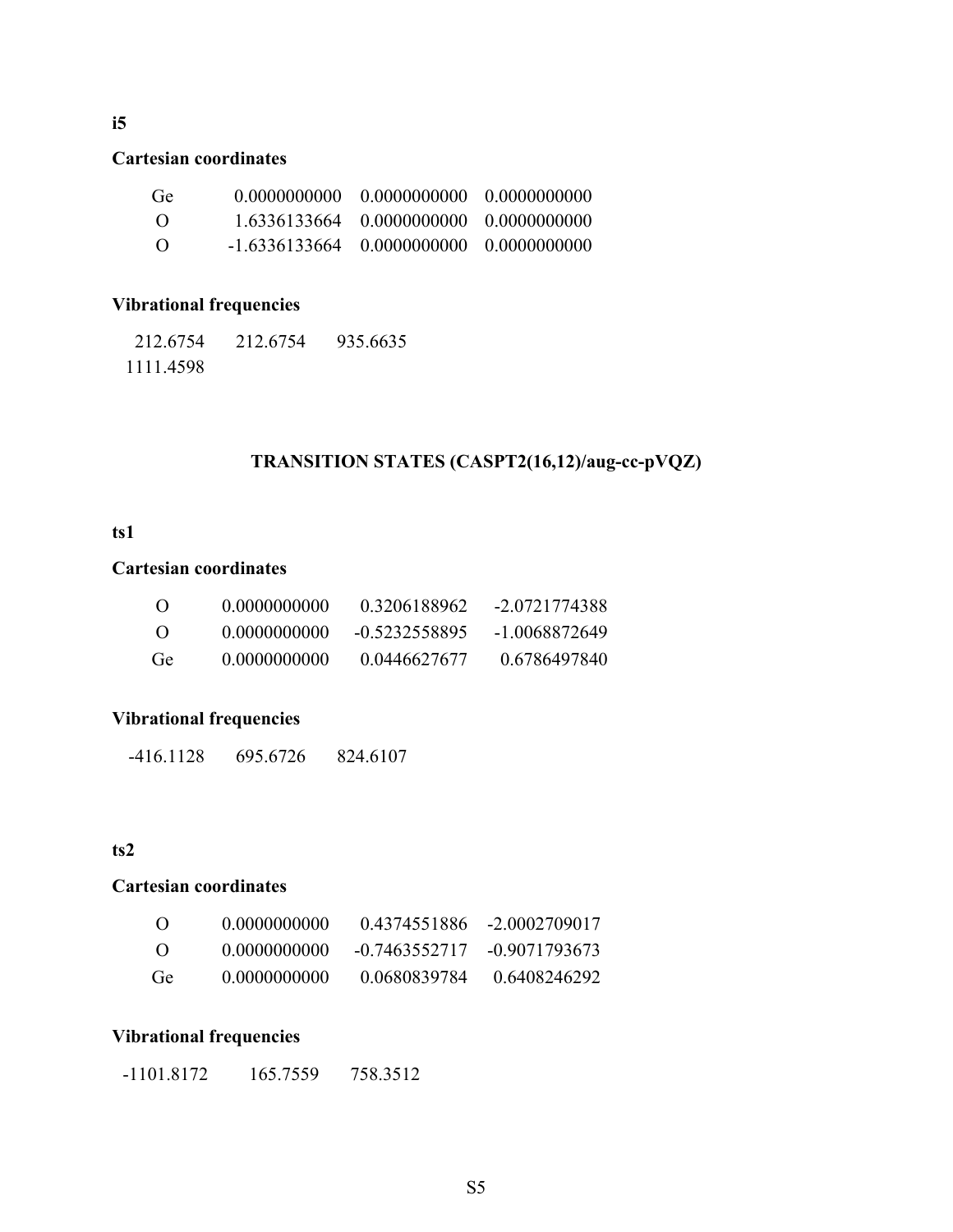#### **ts3**

#### **Cartesian coordinates**

| $\left($        | 0.0000000000 | 0.8494964340  | -13155551208 |
|-----------------|--------------|---------------|--------------|
| Ge <sup>1</sup> | 0.0000000000 | -0.3769057523 | 0.0025881900 |
| $\left($        | 0.0000000000 | 0.8605419772  | 1 3038123858 |

### **Vibrational frequencies**

-738.8528 654.7077 823.3729

### **ts4 Cartesian coordinates**

| $\left($ ) | 0.0000000000 |                            | $0.4081756951 - 2.5561072621$ |
|------------|--------------|----------------------------|-------------------------------|
| - ( )      |              | 0.0000000000 -0.5278865805 | -1 7606839308                 |
| Ge         | 0.0000000000 | 0.0263852093               | 0.9514543189                  |

### **Vibrational frequencies**

| -175.16 | 175.40 | 1381.78 |
|---------|--------|---------|

### **SINGLET-TRIPLET CROSSINGS**

### **MSX1a (CASSCF(16,12)/x2c-SVPall-2c)**

#### **Cartesian coordinates**

| $\left( \right)$ | 0.0000000000 | 0.4400218747  | $-1.9132765915$ |
|------------------|--------------|---------------|-----------------|
| $\left( \right)$ | 0.0000000000 | -0.6628829944 | -1 0504203733   |
| Ge               | 0.0000000000 | 0 0491203223  | 0.6532218380    |

### **MSX1b (CASSCF(16,12)/dhf-SVP-2c)**

#### **Cartesian coordinates**

| $\left( \right)$ | 0.0000000000 | 0 2562219444    | -2 2155678021 |
|------------------|--------------|-----------------|---------------|
| $\Omega$         | 0.0000000000 | $-0.4264701617$ | -1 0442804388 |
| Ge               | 0.0000000000 | 0.0375240299    | 0.7184958802  |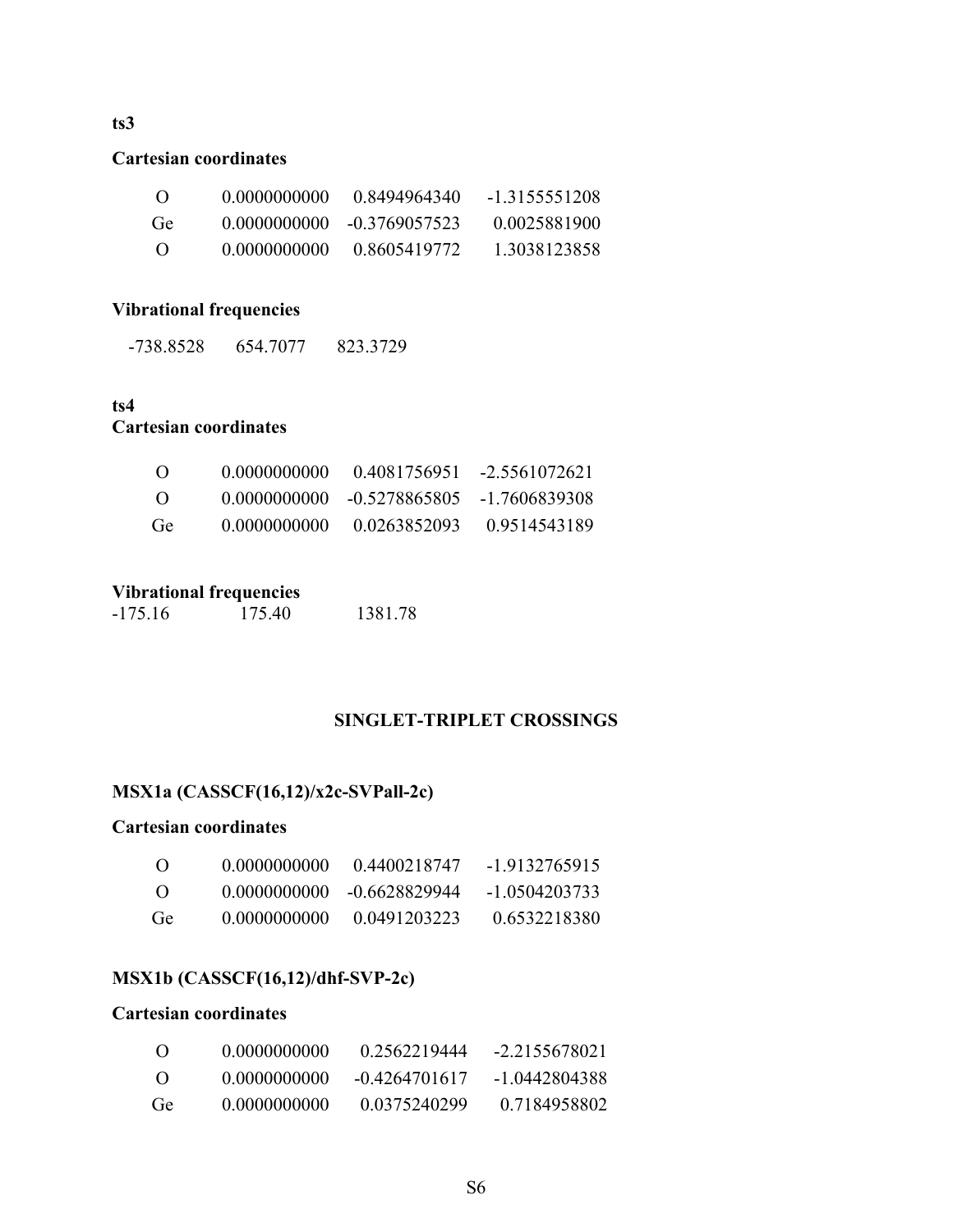### **MSX2 (CASSCF(16,12)/x2c-SVPall-2c)**

#### **Cartesian coordinates**

| $\left( \right)$ | 0.0000000000  | 0.9250177180  | -1 2017863605 |
|------------------|---------------|---------------|---------------|
| Ge <sup>1</sup>  | -0-0000000000 | -0.4077621890 | 0.0000000043  |
| - 0              | 0.0000000000  | 0.9250177395  | 1 2017863411  |

### **MSX3 (CASSCF(16,12)/x2c-SVPall-2c)**

### **Cartesian coordinates**

| $\left( \right)$ | 0.0000000000 | 0.0000000000   | -2.5706608658 |
|------------------|--------------|----------------|---------------|
| $\left( \right)$ | 0.0000000000 | - 0.0000000000 | -0.8746645998 |
| Ge               | 0.0000000000 | -0-0000000000  | 0.7593765017  |

### **MSX4 (CASSCF(16,12)/x2c-SVPall-2c) Cartesian coordinates**

| $\left($ ) | 0.0000000000 | 0.8006283516                                 | -13302318418 |
|------------|--------------|----------------------------------------------|--------------|
| Ge         |              | $0.0000000000 - 0.2980046735 - 0.0860130260$ |              |
| - ( )      | 0.0000000000 | 0.5514323038                                 | 1 7204768233 |

#### **MSX5 (CASSCF(16,12)/x2c-SVPall-2c) Cartesian coordinates**

| $\left($ )      |                            | 0.0000000000 0.0000000000 | -1 7211659382 |
|-----------------|----------------------------|---------------------------|---------------|
| Ge <sup>1</sup> |                            | 0.0000000000 0.0000000000 | -0.0820413794 |
| - ( )           | 0.0000000000. 0.0000000000 |                           | 2 0933913800  |